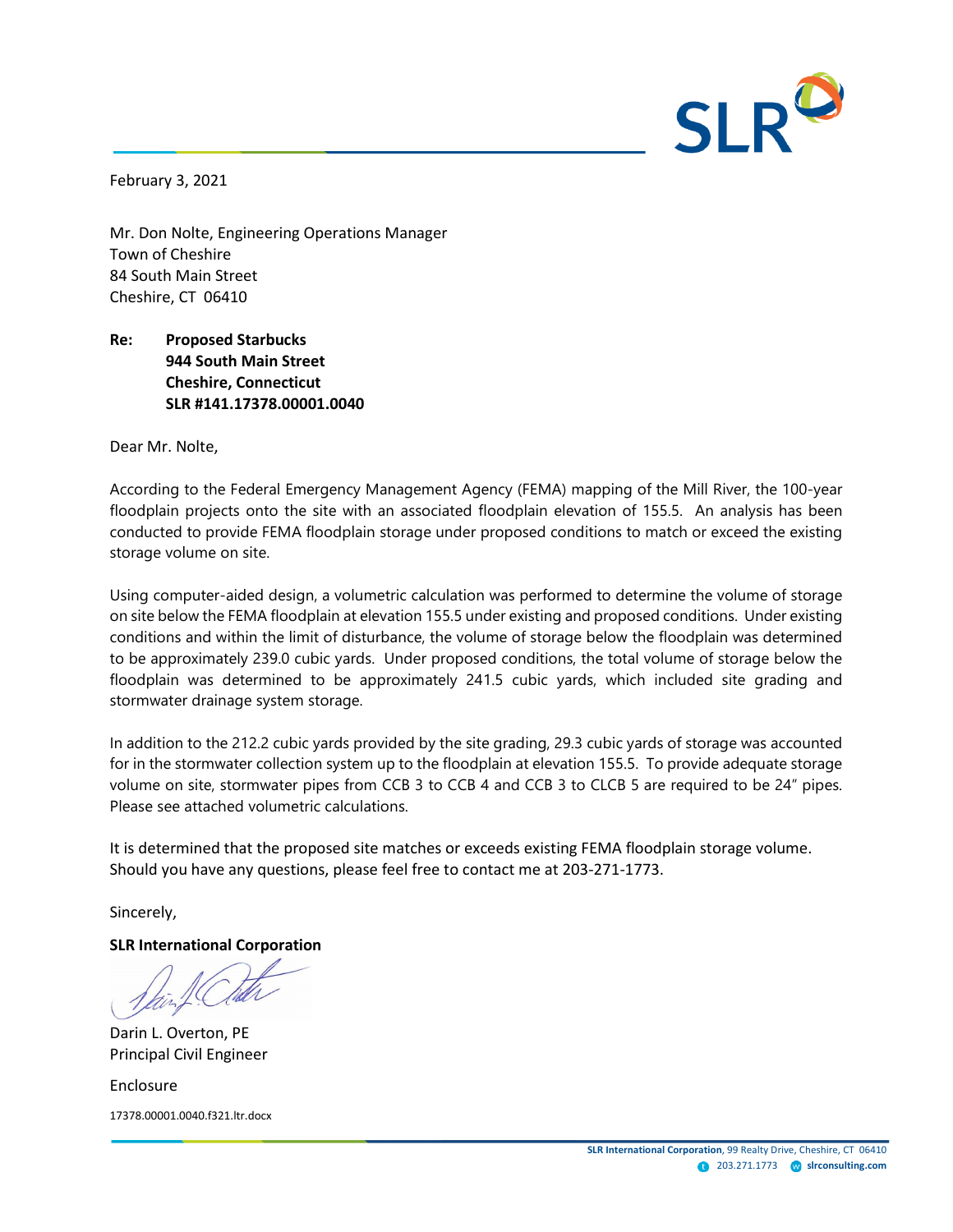**Proposed Starbucks 944 South Main Street Cheshire, CT SLR: 141.17378.00001 2/2/2021 Calculated by: KVN**

## Floodplain Storage Accomodation

| Approx. Flood Plain Elevation | 155.5 |
|-------------------------------|-------|
|                               |       |

| 238.96 CY<br>Existing Storage volume below Elev. 155.5 |  |
|--------------------------------------------------------|--|
|--------------------------------------------------------|--|

Proposed Storage w/ storm system volume

Proposed Storage volume below Elev. 155.5 212.29 CY

| Total Volume of Storm Water System | 797.17 CF |
|------------------------------------|-----------|
|                                    | 29.52 CY  |

## **Piping**

| Length of 12"  | 136       |
|----------------|-----------|
| Length of 24"  | 155 FT    |
| Volume of pipe | 593.76 CF |

## **CDS Unit (1515-3)**

| 151      |
|----------|
| 4.5      |
| 3 ft     |
| 31.81 CF |
|          |

#### **CLCB 2**

| 151.2    |
|----------|
| 4.3 FT   |
| 12 SF    |
| 51.60 CF |
|          |

## **CCB 3**

| Inv. Elev. | 151.7    |
|------------|----------|
| Ht to FP   | 3.8 FT   |
| CB Area    | 12 SF    |
| Volume     | 45.60 CF |

## **CCB 4**

| Inv. Elev.(24") | 152.1    |
|-----------------|----------|
| Ht to FP        | 3.4 FT   |
| CB Area         | 12 SF    |
| Volume          | 40.80 CF |

### **CLCB 5**

| 152.7    |
|----------|
| 2.8 FT   |
| 12 SF    |
| 33.60 CF |
|          |

| 238.96 CY  |  |
|------------|--|
| 6451.92 CF |  |
| 241.81 CY  |  |

5731.83 CF